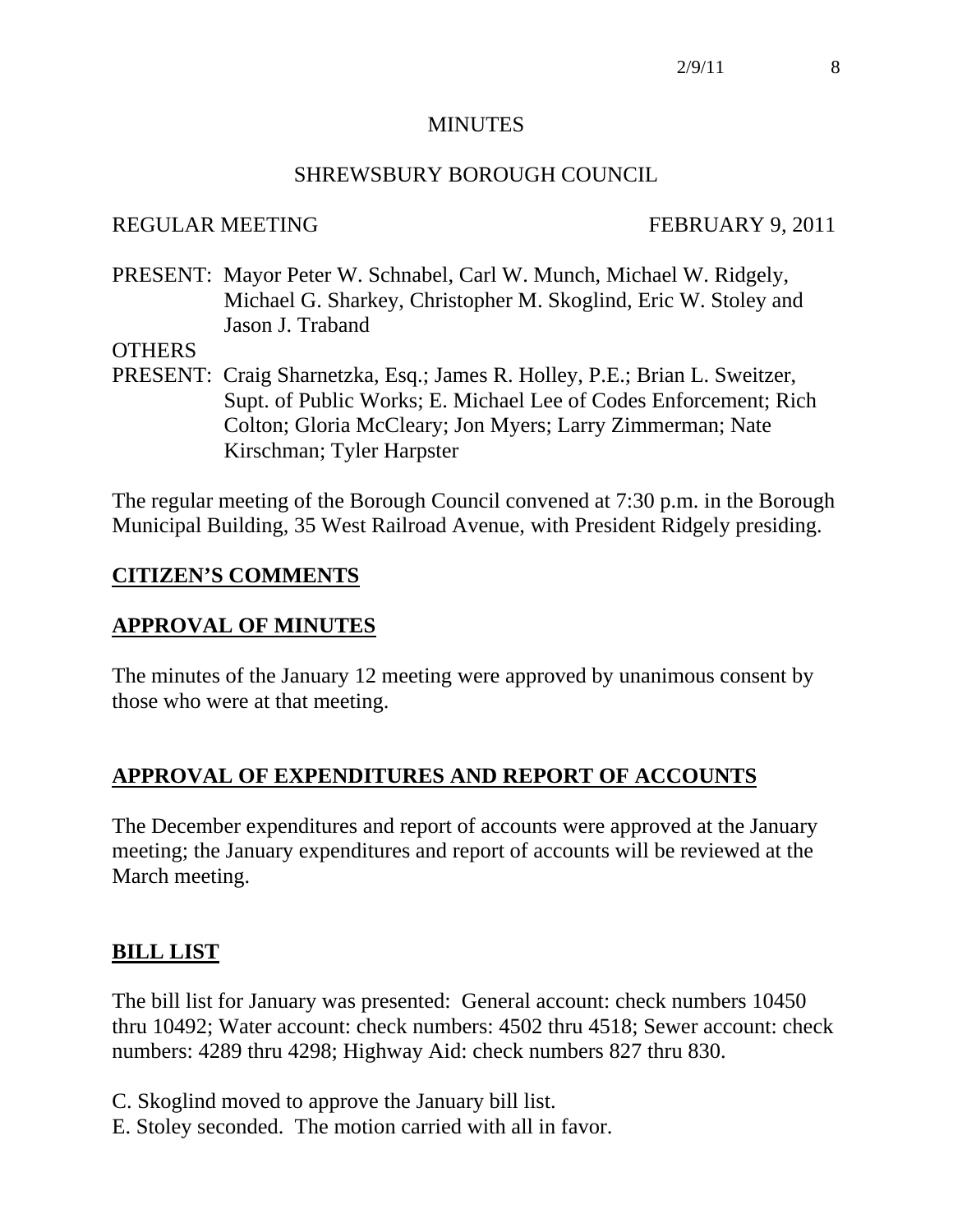## **PAYROLL REGISTER**

C. Skoglind moved to approve the January 10 and 24 payroll registers. M. Sharkey seconded. The motion carried with all in favor.

## **SUBDIVISION AND LAND DEVELOPMENT BUSINESS**

### 58 Brook Meadow Circle

Jon Myers, of Shaw Surveying, representing the McCleary family, stated the property will be for sale in the spring and there are three concerns. First, is the shared driveway that serves the house and the Borough's wellhouse. Second, the parking pad at the wellhouse is currently on property of 58 Brook Meadow Circle. Third, the open, wetland space was offered to the Borough to add to the wellhead area at the wellhouse. There is a small pond on the property.

The new owner and the Borough will continue to use the shared driveway, through an easement, although it is not a top priority to be cleared when it snows and an easement will be granted for the parking pad.

A document that covers both easements will be prepared for recording. The Public Lands & Buildings and Finance Committee was asked to work with Brian Sweitzer and Eng. Holley for a solution for the 3.88 acres of wetland space behind the wellhouse.

# **Southern Regional Police Report** – Mayor Schnabel

Mayor Schnabel reported arrests were made in the case of the car fires that occurred in four jurisdictions last year. The police report for December was highlighted. The time analysis has changed as New Freedom Borough asked for more patrol time with 366 hours for December compared to Shrewsbury Borough's 276 hours. There were 99 incidents where an incident report is no longer required of the officers which frees up time to be spent in the Boroughs. The peer-to-peer review was discussed but no action was taken. It was mentioned that time may be a factor in finding high-ranking police officers to perform the review. An issue control tracking form was provided to the police office for use and proof of advertising was found for the Police Commission's meeting dates. The Commission will respond next month to the letter that New Freedom Borough sent to residents. Chief Boddington will be present next month to describe how patrol time is broken out.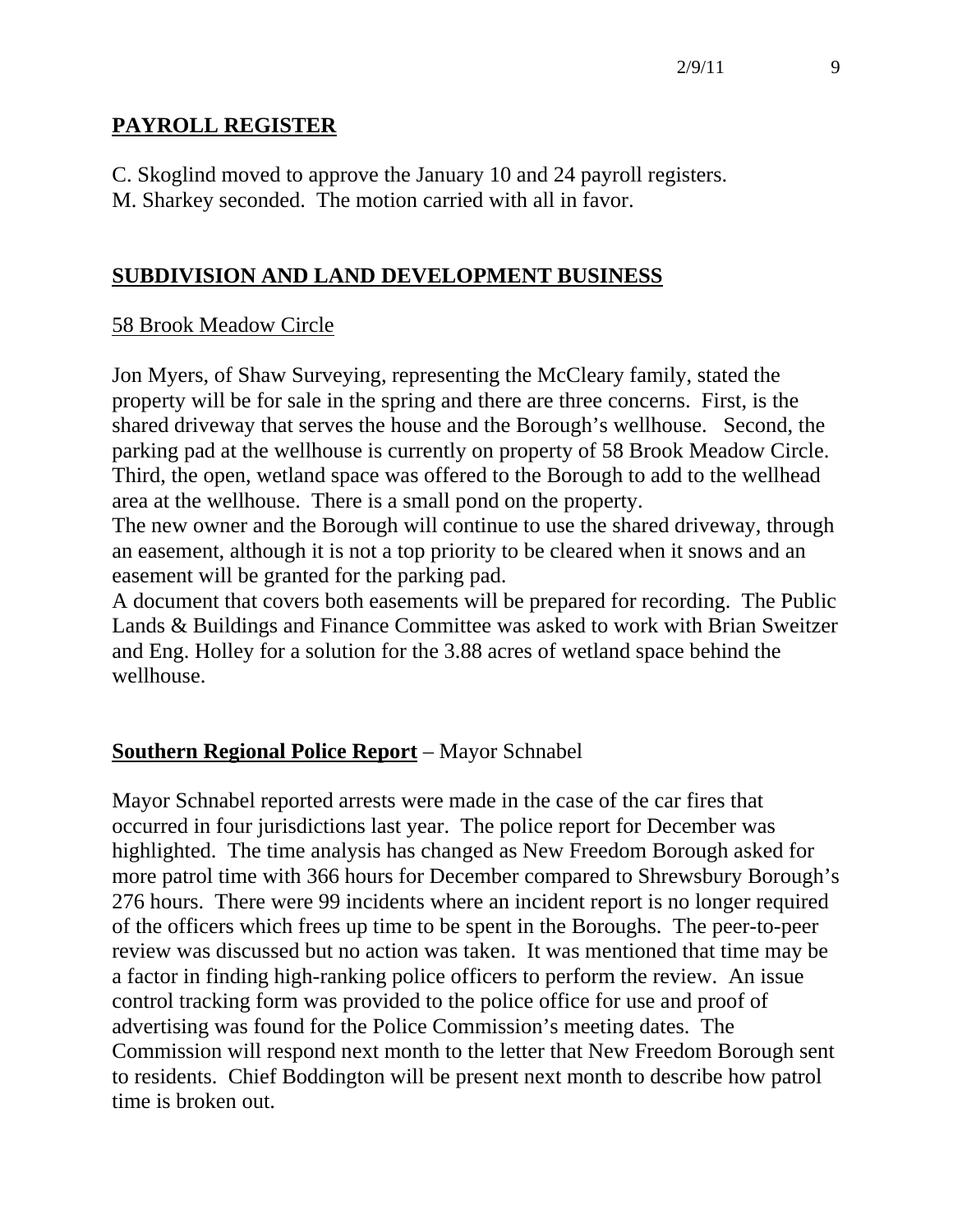## **Codes Enforcement** – E. Michael Lee

## Stewartstown Railroad Station

Mike said he is still waiting to hear from the Railroad about the roof repair.

### Stormwater Runoff Memorandum of Understanding

Mike has started reviewing the proposed memorandum of understanding as to what his responsibilities will be in the future.

## **Water & Sewer**

### Data Recorder Systems

The Public Works Department is working to complete the Groundwater Rule requirements by April 1. Approximately 400 feet of pipe at the Pumphouse must be increased in size and the last phase of the Rule is data recorders at each wellhouse. Option one would require a data recorder at each wellhouse and then use a laptop computer to retrieve the data to submit on-line at a cost of \$20,000.00. Option two is an internet data system at a cost of \$26,044.00 that would require a monthly fee of \$100.00 per source (\$800.00). Option three is the option Brian would prefer which would control the entire system from a remote location and would also allow for reporting and monitoring alarms at a cost of \$80,000.00. C. Skoglind moved and was seconded by M. Sharkey to go with option one. After discussion, Atty. Sharnetzka stated the equipment must be bid. The motion was withdrawn. Eng. Holley will prepare the advertisement and someone from his office will call DEP to request a one month extension for compliance.

C. Skoglind moved to start the bid process for option one.

M. Sharkey seconded. The motion carried with all in favor. Option three will be considered for the future since the same equipment can be utilized.

## Terry Dunlap Correspondence

Sol. Rehmeyer prepared a memorandum to address the ten percent penalty that is assessed if the water, sewer, and trash bills are not paid within the five weeks given for payment. M. Ridgley will draft a letter to be sent to Mr. Dunlap.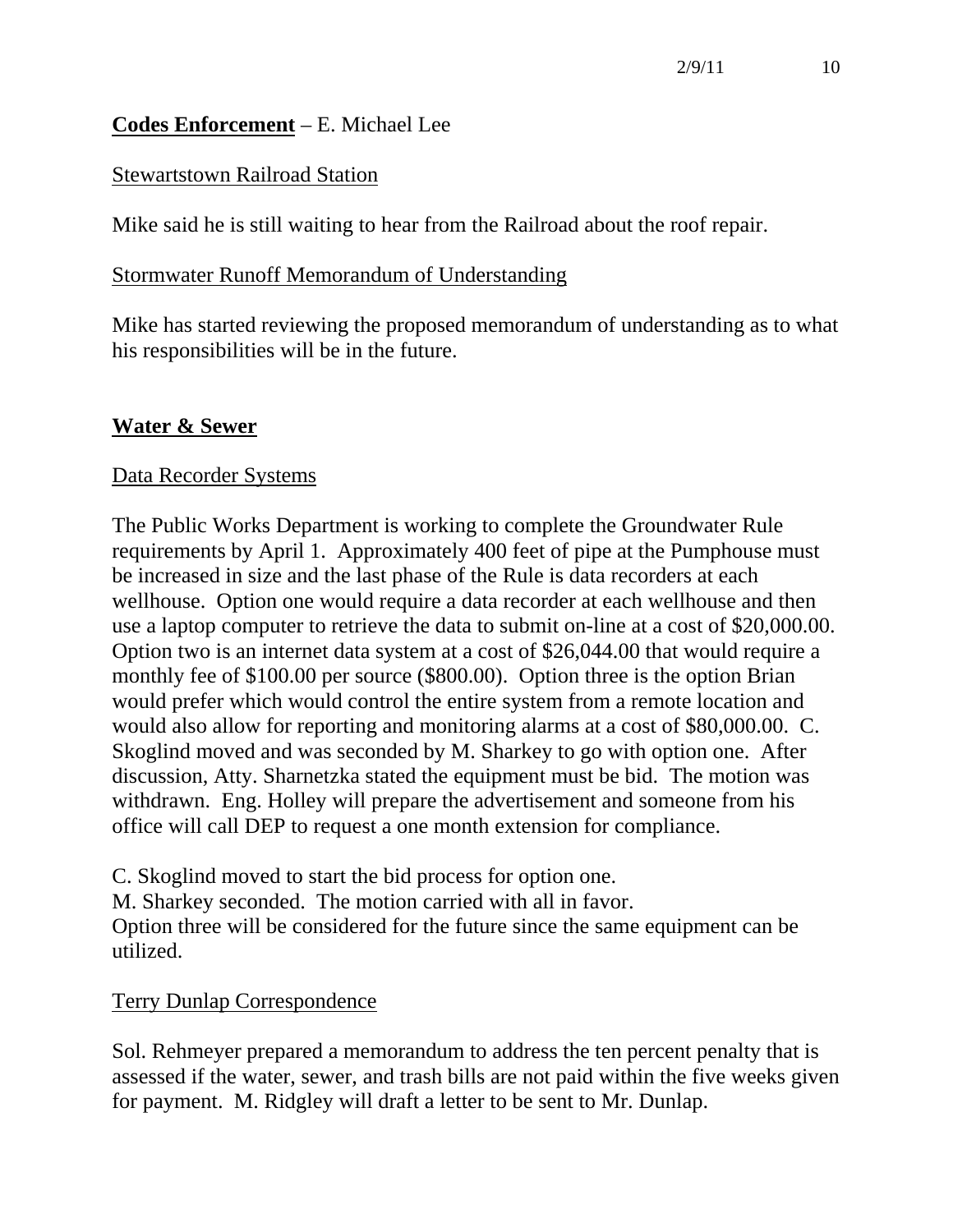## **Public Roads & Lighting** – Eric W. Stoley

## Street Sweeping

Three quotes were received and Ross Industries is the low quote of \$85.00/hour. Sweeping will begin on April  $4<sup>th</sup>$  and last until April  $15<sup>th</sup>$ .

## Road Salt

The amount of \$10,000.00 was budgeted for salt and anti-skid for 2011 and so far the total cost spent is \$9,034.92.

## **Public Lands & Buildings and Finance** – Christopher M. Skoglind

### Budget Comparison

C. Skoglind prepared a 2010 actual to 2010 budget comparison. The general account was \$124,000.00 over in expenses but a few items need to be adjusted and a few other lines are split accounts. Chris suggested a mid-year budget review be done each year.

### Authorization to Add a Check Signer

The Authorization to add Jason Traband as a check signer was approved.

# **ENGINEER'S REPORT**

## York County Conservation District Memorandum of Understanding

The draft memorandum of understanding will be distributed to Council for review. The MOU will serve as a joint commitment in controlling erosion and preventing sediment pollution. The Borough will need to adopt a new stormwater management ordinance in the future.

### H2O Grant

The awards are to be announced in March. It's questionable if the State has the funds.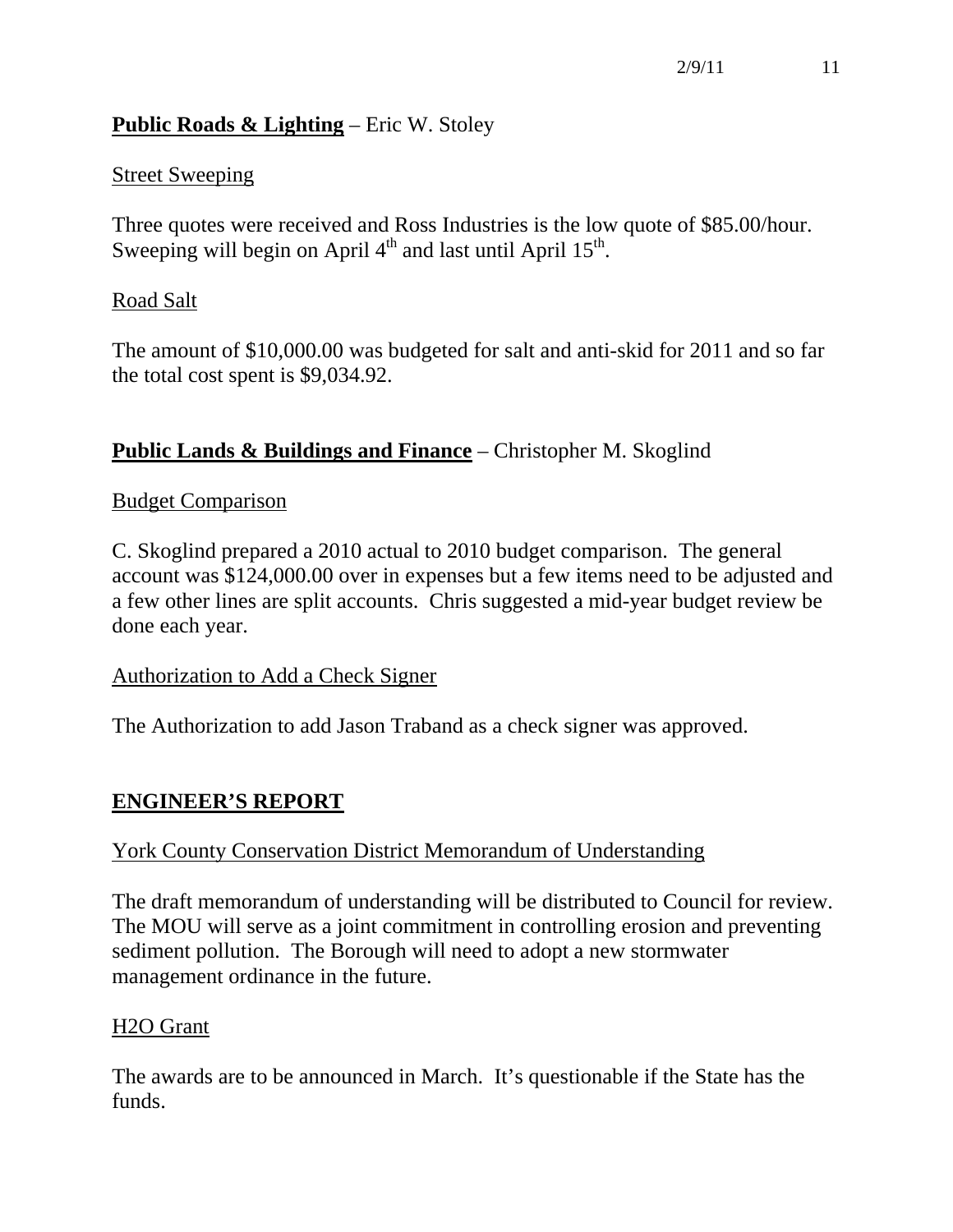# **SOLICITOR'S REPORT**

# Wellhead Protection Special Exception Application Form

The form prepared by J. Traband was reviewed by Sol. Rehmeyer and presented this evening for review. The form was adopted later in the meeting.

## 21 South Hill Street – Gymnastics of York

A letter responding to the Committee's suggestions after meeting with neighbors was received from Attorney MacNeal. Item #2, occupancy must be no more than what the required parking spaces would allow, not governed by the Uniform Construction Code. Item #6, buffers and landscaping must meet the requirements of a commercial use that abuts residential uses. Item #7, this is not a commercial structure and should have the minimal amount of lighting for safety only. Item #8, we need to see what signage is proposed. Council took exception to Attorney MacNeal's statement, ". . . that any eventual agreement should provide an expedited method to allow for a future change in use if necessary." This statement is not acceptable.

### CVS Store

The Secretary returned the two bonds as all items have been completed.

## **EXECUTIVE SESSION**

An executive session was called at 9:26 p.m. to discuss ongoing litigation. The meeting was reconvened at 9:32 p.m.

### Sewer Issues

Eng. Holley was asked to update his information presented a few years ago to again answer the question raised about allocation of costs related to prior work done on the sewer system.

#### PUC Letter

A letter was received from the PUC and the Borough will respond clarifying what areas it serves water and sewer. Sol. Rehmeyer will respond.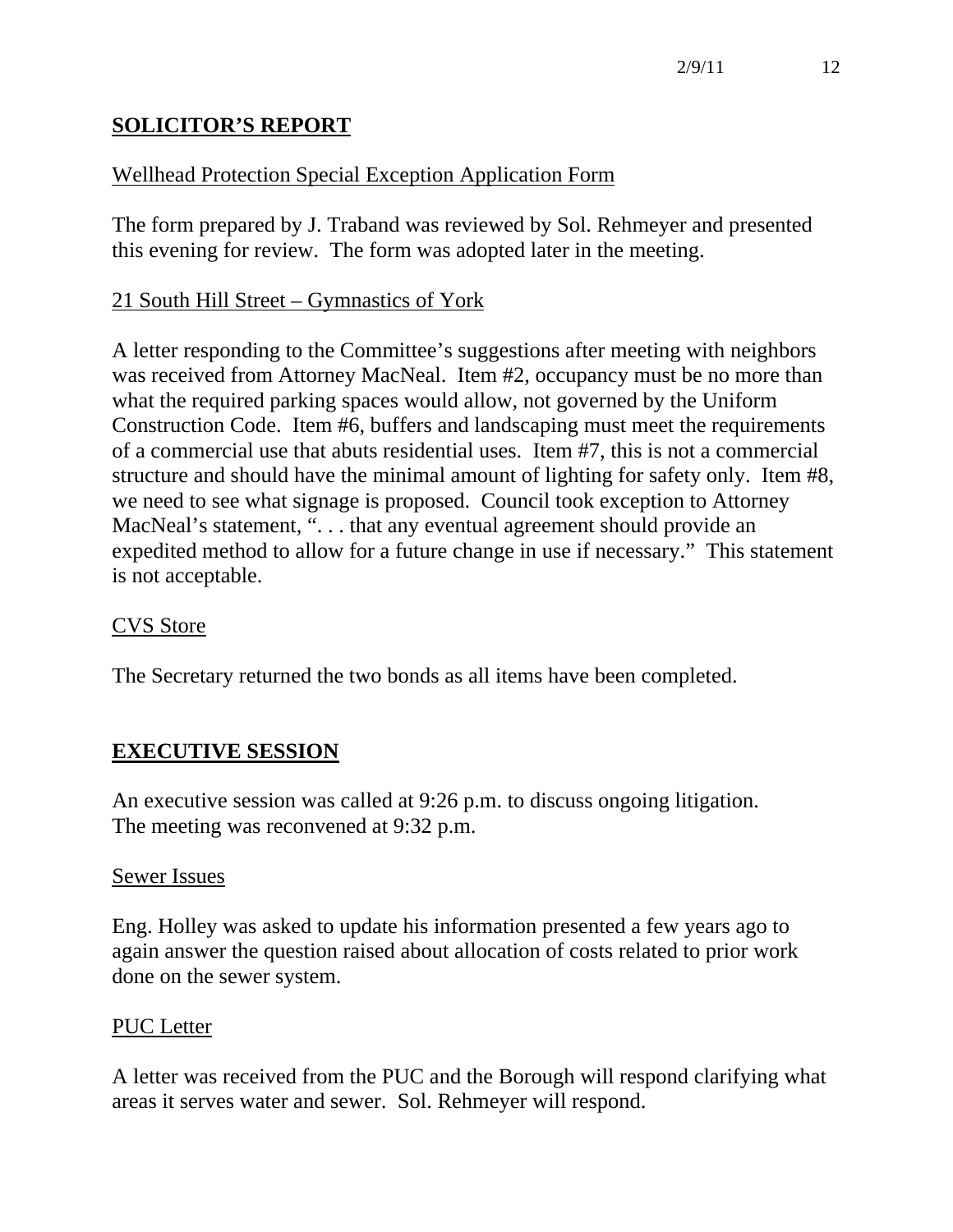## Residential Sprinkler Specifications

Sol. Rehmeyer's office is in the process of drafting an ordinance to adopt the specifications.

## Curfew Ordinance

M. Ridgely offered to look at the three other municipal ordinances supplied by Chief Boddington in order to bring the Borough's out-dated ordinance more in line with the other municipalities' ordinances.

## **Public Safety, Welfare and Personnel** – Michael G. Sharkey

**Secretary's Report** – Cindy L. Bosley

Fire Company Appreciation Banquet

The deadline to respond is February 18.

## **York Area Tax Bureau**

M. Sharkey volunteered to step up as the Borough's representative relieving R. Buchanan. M. Ridgely volunteered to be the altlernate.

## **Subdivision, Land Development & Zoning** – Eric W. Stoley

## **Planning Commission/Regional Planning Commission** – Eric W. Stoley

## **UNFINISHED BUSINESS**

### **NEW BUSINESS**

Issue Control Sheet

The issue control sheet was reviewed and updated.

### Wellhead Protection Special Exception Application Form

C. Skoglind moved to accept the form as presented as part of the Solicitor's packet this evening.

J. Traband seconded. The motion carried with all in favor.